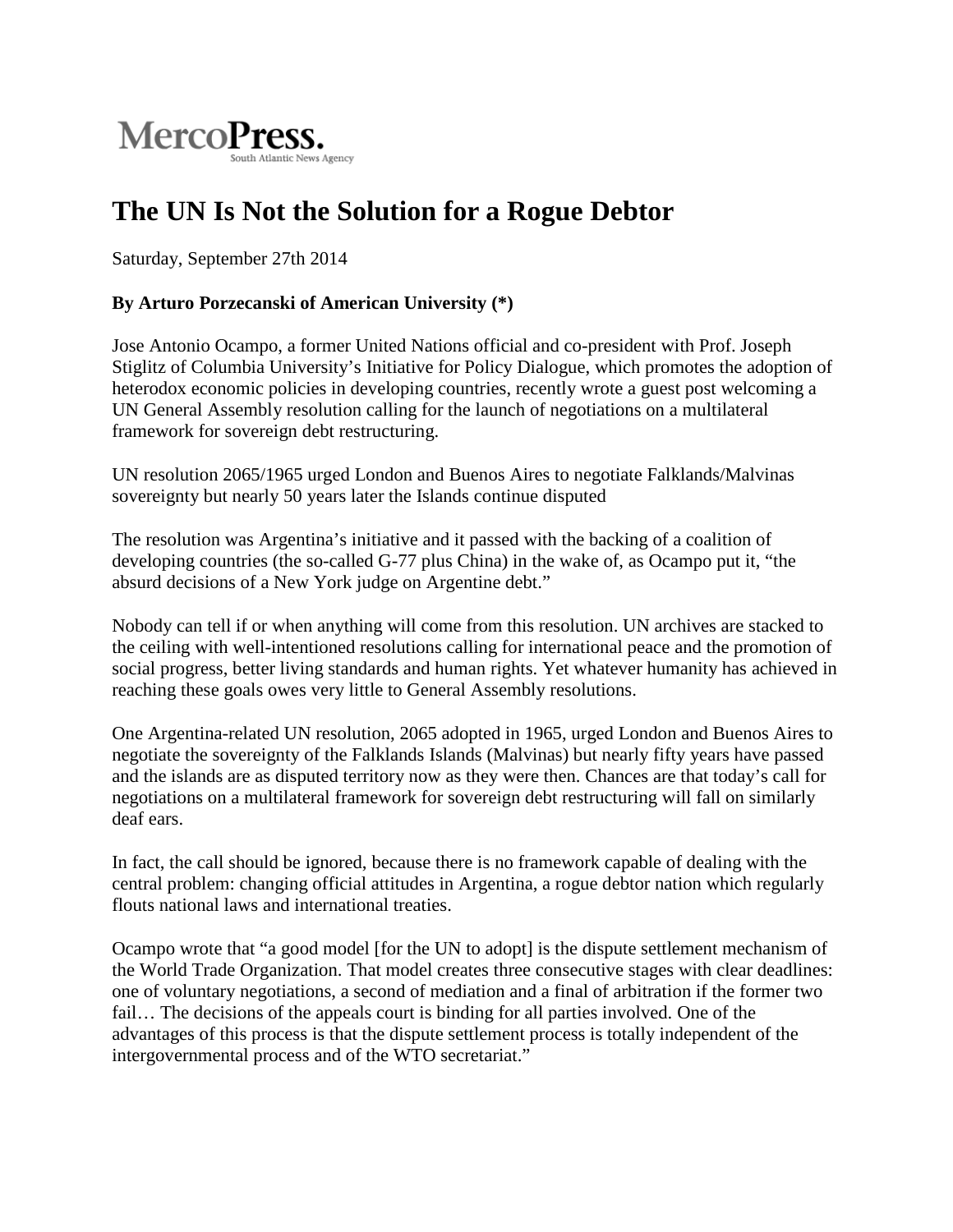The problem is, the government of Argentina has not only disobeyed again and again rulings in US courts which it previously committed itself to obeying, but also the decisions of independent tribunals which it also had pledged to respect. The country is infamous not just for the very large number of arbitration claims filed against it, whether in the World Bank-sponsored ICSID or in other fora, but for the number of adverse rulings it has refused to pay.

Late last year, the government made an exception and finally settled five investment-treaty arbitration awards that had been decided between 2005 and 2008, pursuant to which it had been ordered to pay a total of nearly \$680m. However, Buenos Aires did not pay the successful claimants what it owed them: rather, it paid them 75% of what they were entitled to, giving them government bonds trading at a discount rather than cash, and requiring them to purchase some \$70m of new government bonds with their proceeds – in short, it paid them a fraction of their arbitral awards.

In the meantime, other companies in the queue, such as British Gas (BG Group), which won an award for \$186m plus interest back in 2007 in the ICC Court, an award reviewed and ratified by the US Supreme Court in March of this year, are still awaiting payment. So is the French water and sewerage company SAUR International, which won an award in May in an arbitration against Argentina before ICSID. And in the queue stand also more than 50,000 small bondholders from Italy whose long-running case has been heard and is coming to a decision in a landmark ICSID arbitration.

Argentina's contempt for national laws and international treaties is currently being tested at the WTO itself. In August 2012, the US filed a complaint concerning Argentina's highly restrictive measures imposed on merchandise imports, and that December requested the establishment of a WTO panel to hear the dispute. The country's tightening controls on foreign exchange for imports, dividend remittances, tourism outflows and other payments motivated other governments to add to the US complaint and over 40 countries from Asia, Europe, Latin America and the Middle East soon joined the proceedings. A few weeks ago, on 22 August, the independent panel issued its report, ruling that a swath of import restrictions imposed in recent years violated global trade rules.

If history is any guide, Argentina will appeal the WTO panel's decision as part of an official strategy of the late Nestor, and now Cristina, Kirchner governments to flout all rules of conduct – and then buy as much time as possible to avoid being held accountable. This has been the disdainful way in which the country has handled all litigation defenses in national courts and international arbitration tribunals. This was also the plan when it came to Argentina paying its lawful obligations to bondholders – namely, to keep appealing in the US courts and leave all problems thus created up to the next administration to resolve.

Unfortunately for President Cristina Fernandez de Kirchner, the US Supreme Court saw through her contemptuous attitude and game plan, and last June it refused to review the not-at-all-absurd rulings of a federal judge sitting in New York, and of a federal Court of Appeals, on a case involving holdout creditors exercising their lawful rights to be paid what they are owed. And when the clock ran out, Buenos Aires chose to default on all of its obligations to bondholders rather than comply with the sentence handed out.